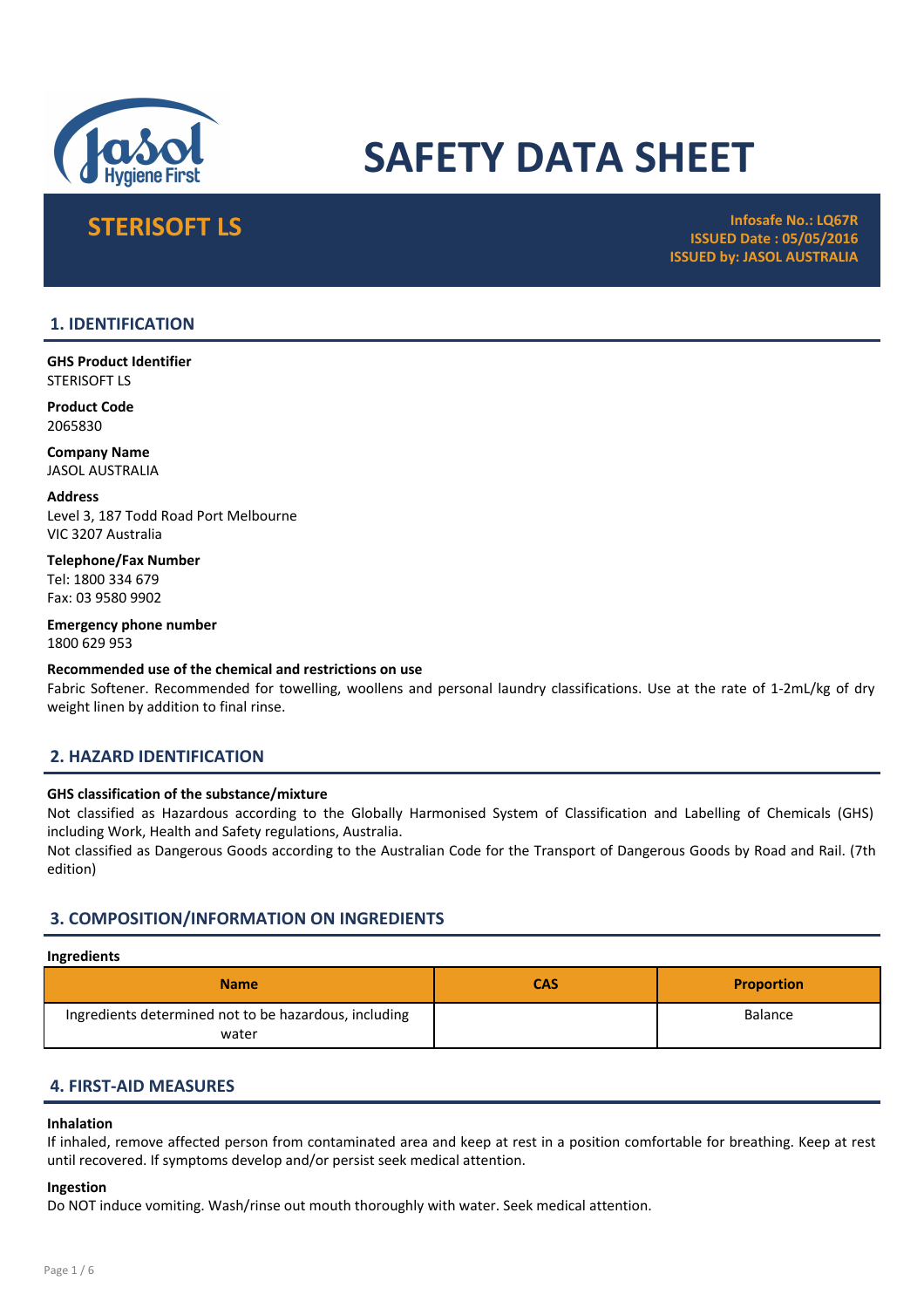# Skin

Wash affected area thoroughly with soap and water after handling. If symptoms develop seek medical attention.

# Eye contact

If in eyes, hold eyelids apart and flush the eyes continuously with running water. Remove contact lenses, if present and easy to do. Continue flushing for several minutes until all contaminants are washed out completely. If symptoms develop and/or persist seek medical attention.

# First Aid Facilities

Eyewash and normal washroom facilities.

# Advice to Doctor

Treat symptomatically.

Product is a solution of detergent and complexing agents in aqueous solution. Vomiting has not been induced because of risk of aspiration into the lungs. Contact Poisons Information Centre.

# 5. FIRE-FIGHTING MEASURES

# Suitable Extinguishing Media

Use extinguishing media appropriate to surrounding fire.

# Hazards from Combustion Products

Under fire conditions this product may emit toxic and/or irritating fumes, smoke and gases including carbon dioxide, oxides of nitrogen and sulphur.

Specific Hazards Arising From The Chemical

This product is non combustible.

Decomposition Temperature Not available

# Precautions in connection with Fire

Fire fighters should wear full protective clothing and self-contained breathing apparatus (SCBA) operated in positive pressure mode. Fight fire from safe location.

# 6. ACCIDENTAL RELEASE MEASURES

# Emergency Procedures

Wear appropriate personal protective equipment and clothing to prevent exposure. Increase ventilation. If possible contain the spill. Place inert absorbent material onto spillage. Collect the material and place into a suitable labelled container. Do not dilute material but contain. Dispose of waste according to the applicable local and national regulations. If contamination of sewers or waterways occurs inform the local water and waste management authorities in accordance with local regulations. As a water based product, if spilt on electrical equipment the product will cause short-circuits.

# 7. HANDLING AND STORAGE

# Precautions for Safe Handling

Avoid inhalation of vapours and mists, and skin or eye contact. Use only in a well ventilated area. Keep containers sealed when not in use. Prevent the build up of mists or vapours in the work atmosphere. Maintain high standards of personal hygiene i.e. Washing hands prior to eating, drinking, smoking or using toilet facilities.

# Conditions for safe storage, including any incompatibilities

Store in a cool, dry, well-ventilated area, out of direct sunlight. Store in suitable, labelled containers. Keep containers tightly closed. Store away from incompatible materials. Ensure that storage conditions comply with applicable local and national regulations. Protect from freezing.

# 8. EXPOSURE CONTROLS/PERSONAL PROTECTION

# Occupational exposure limit values

No exposure standards have been established for the mixture. However, over-exposure to some chemicals may result in enhancement of pre-existing adverse medical conditions and/or allergic reactions and should be kept to the least possible levels.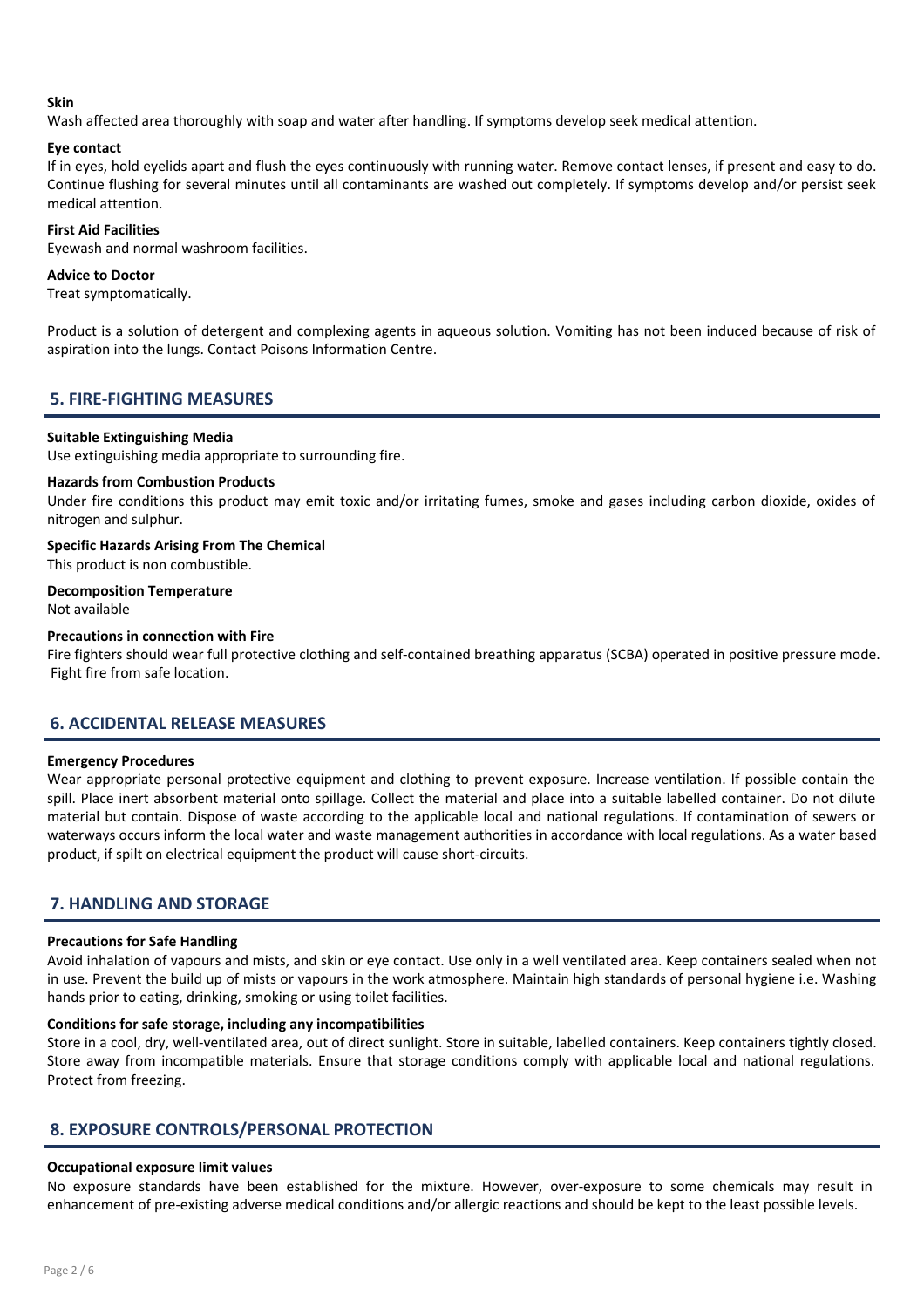## Biological Limit Values

No biological limits allocated.

#### Appropriate Engineering Controls

Use with good general ventilation. If mists or vapours are produced, local exhaust ventilation should be used.

#### Respiratory Protection

If engineering controls are not effective in controlling airborne exposure then an approved respirator with a replaceable vapor/mist filter should be used. Refer to relevant regulations for further information concerning respiratory protective requirements. Reference should be made to Australian Standards AS/NZS 1715, Selection, Use and Maintenance of Respiratory Protective Devices; and AS/NZS 1716, Respiratory Protective Devices, in order to make any necessary changes for individual circumstances.

#### Eye Protection

Safety glasses with side shields, chemical goggles or full-face shield as appropriate should be used. Final choice of appropriate eye/ face protection will vary according to individual circumstances. Eye protection devices should conform to relevant regulations. Eye protection should conform with Australian/New Zealand Standard AS/NZS 1337 - Eye Protectors for Industrial Applications.

#### Hand Protection

Wear gloves of impervious material such as rubber or plastic gloves. Final choice of appropriate gloves will vary according to individual circumstances. i.e. methods of handling or according to risk assessments undertaken. Occupational protective gloves should conform to relevant regulations.

Reference should be made to AS/NZS 2161.1: Occupational protective gloves - Selection, use and maintenance.

#### Body Protection

Suitable protective workwear, e.g. cotton overalls buttoned at neck and wrist is recommended. Chemical resistant apron is recommended where large quantities are handled.

# 9. PHYSICAL AND CHEMICAL PROPERTIES

Form Liquid

Appearance Blue liquid

Colour Blue

**Odour** Floral

Decomposition Temperature Not available

Boiling Point Approx. 100°C

Solubility in Water Miscible with water in all proportions.

Specific Gravity 0.997

pH 2.50 - 4.50

Vapour Pressure 23 hPa at 20°C

Evaporation Rate Not available

Odour Threshold Not available

Viscosity Not available

Partition Coefficient: n-octanol/water Not available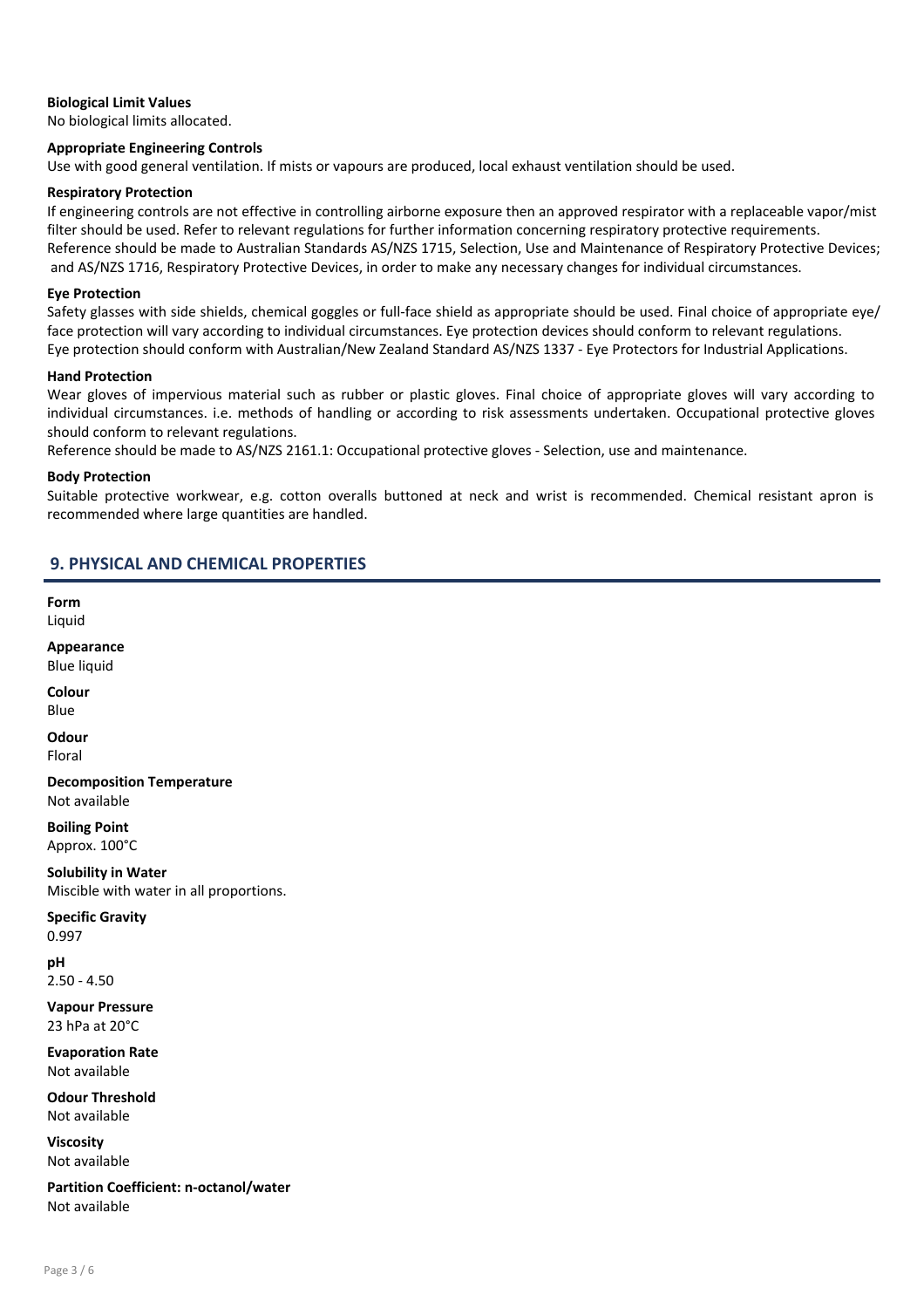# Density

Not available

Flash Point Not applicable

Flammability Non-combustible aqueous

Auto-Ignition Temperature Not available

Flammable Limits - Lower Not available

Flammable Limits - Upper Not available

Melting/Freezing Point Not available

# 10. STABILITY AND REACTIVITY

#### Chemical Stability

Stable under normal conditions of storage and handling.

Reactivity and Stability Reacts with incompatible materials.

Conditions to Avoid Extremes of temperature and direct sunlight.

Incompatible materials Not available

Hazardous Decomposition Products Thermal decomposition may result in the release of toxic and/or irritating fumes.

Possibility of hazardous reactions Not available

Hazardous Polymerization Not available

# 11. TOXICOLOGICAL INFORMATION

# Toxicology Information

No toxicity data available for this material.

#### Ingestion

Ingestion of this product may irritate the gastric tract causing nausea and vomiting.

#### Inhalation

Inhalation of product vapours may cause irritation of the nose, throat and respiratory system.

# Skin

May be irritating to skin. The symptoms may include redness, itching and swelling.

# Eye

May be irritating to eyes. The symptoms may include redness, itching and tearing.

# Respiratory sensitisation

Not expected to be a respiratory sensitiser.

# Skin Sensitisation

Not expected to be a skin sensitiser.

# Germ cell mutagenicity

Not considered to be a mutagenic hazard.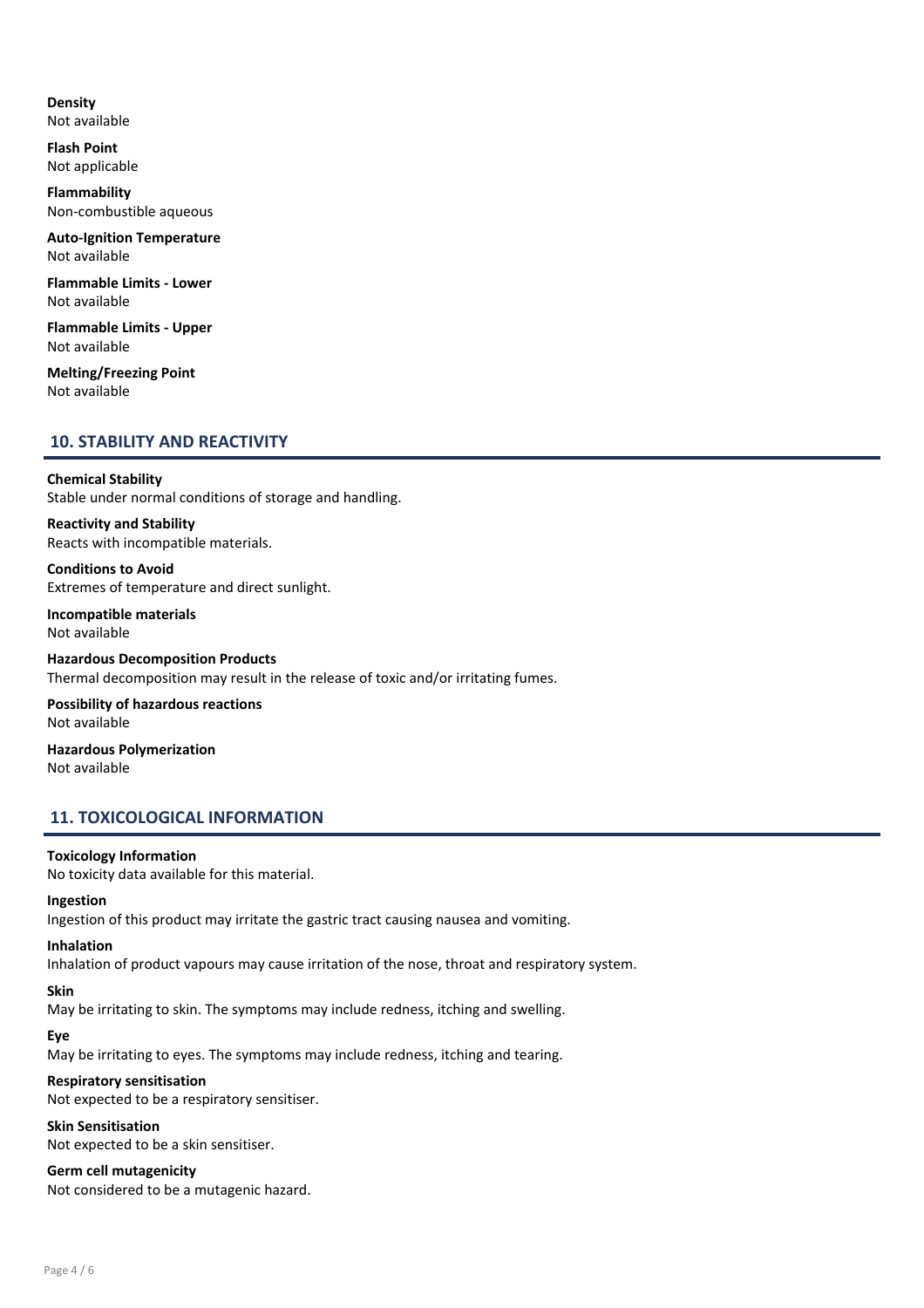# Carcinogenicity Not considered to be a carcinogenic hazard.

Reproductive Toxicity Not considered to be toxic to reproduction.

#### STOT-single exposure Not expected to cause toxicity to a specific target organ.

STOT-repeated exposure Not expected to cause toxicity to a specific target organ.

Aspiration Hazard Not expected to be an aspiration hazard.

# 12. ECOLOGICAL INFORMATION

# **Ecotoxicity**

No ecological data available for this material.

Persistence and degradability Not available

**Mobility** Not available

Bioaccumulative Potential Not available

Other Adverse Effects Not available

Environmental Protection Do not discharge this material into waterways, drains and sewers.

# 13. DISPOSAL CONSIDERATIONS

# Disposal considerations

The disposal of the spilled or waste material must be done in accordance with applicable local and national regulations.

# 14. TRANSPORT INFORMATION

# Transport Information

Road and Rail Transport (ADG Code): Not classified as Dangerous Goods according to the Australian Code for the Transport of Dangerous Goods by Road and Rail (ADG Code) (7th edition).

# Marine Transport (IMO/IMDG):

Not classified as Dangerous Goods by the criteria of the International Maritime Dangerous Goods Code (IMDG Code) for transport by sea.

Air Transport (ICAO/IATA):

Not classified as Dangerous Goods by the criteria of the International Air Transport Association (IATA) Dangerous Goods Regulations for transport by air.

U.N. Number None Allocated

UN proper shipping name None Allocated

Transport hazard class(es) None Allocated